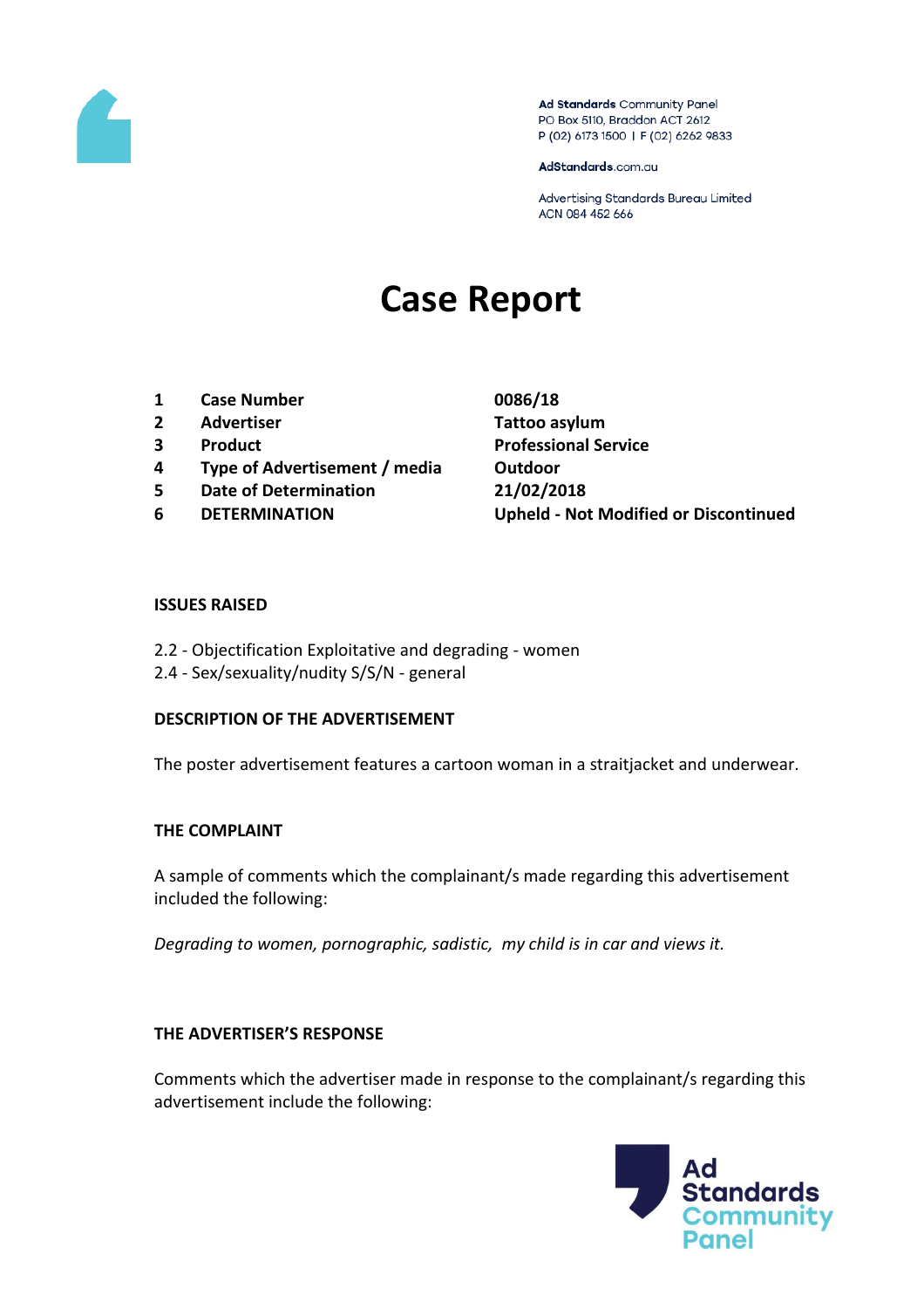

*The image used in our signage is of a woman sitting on the ground restrained in a straight jacket. This image correlates to our name ''Tattoo Asylum''. The complaint assumes that the woman is sitting in her own urine, however this is not the case. The black mark underneath her is meant to be a shadow. We have however been notified previously that it does look like urine, and we are in the process of phasing out that part of the image in our signage.*

## **THE DETERMINATION**

The Advertising Standards Board ("Board") considered whether this advertisement breaches Section 2 of the Advertiser Code of Ethics (the "Code").

The Board noted the complainant's concerns that the advertisement was degrading to women.

The Board viewed the advertisement and noted the advertiser's response.

The Board considered whether the advertisement was in breach of Section 2.2 of the Code. Section 2.2 of the Code states: "Advertising or marketing communications should not employ sexual appeal: (a) where images of Minors, or people who appear to be Minors, are used; or (b) in a manner which is exploitative and degrading of any individual or group of people."

The Board noted the AANA Practice Note which provides guidance on the meaning of the terms exploitative and degrading:

"Exploitative - means clearly appearing to purposefully debase or abuse a person, or group of persons, for the enjoyment of others, and lacking moral, artistic or other values.

Degrading – lowering in character or quality a person or group of people."

The Board noted that in order to breach this Section of the Code the images would need to be using sexual appeal in a manner that is considered both exploitative and degrading.

The Board noticed the advertisement was on the widows of the store. The advertisement features a cartoon image of a woman from behind. The woman is sitting crossed legged on the ground in a straitjacket and a g-string and had a tattoo of a rose on her leg.

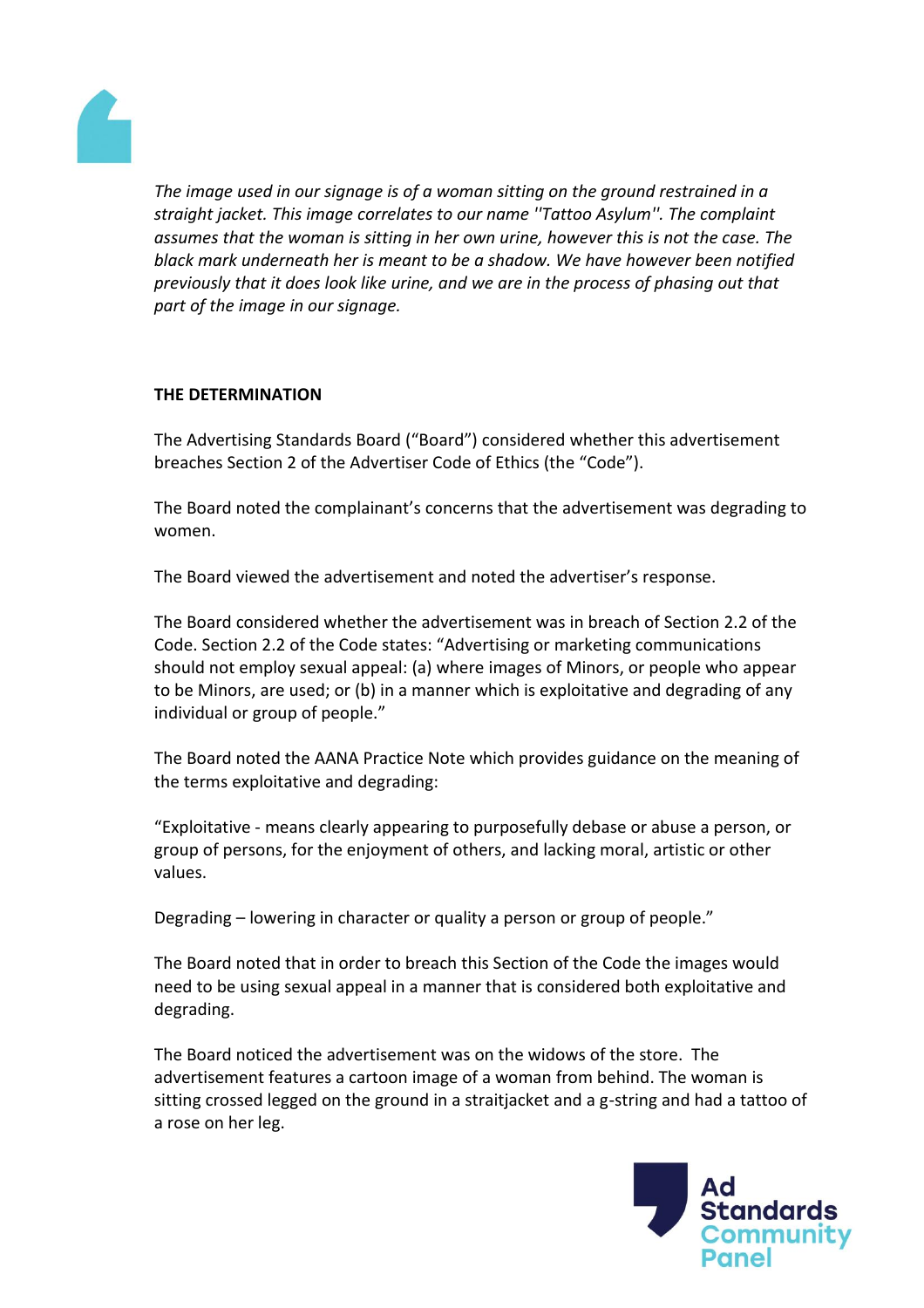

The Board noted the complainant's concerns that the advertisement showed a woman sitting in her own urine. The Board noted the advertisers response that this was the woman's shadow and considered that this was the most likely explanation.

The Board noted the complainant's concern that this image was degrading to women, pornographic and sadistic.

The Board noted the depiction of the woman in a straitjacket was probably intended as a link to the name of the business, tattoo asylum, and may not have been intended to be a depiction which debases a person for the enjoyment of others.

However, the Board considered that the position of the woman from behind, with no pants on and her underwear visible was a depiction which contained sexual appeal.

The Board considered that depicting a woman in a straitjacket with no pants on is a depiction which purposely debases the woman and lowers her in quality.

The Board noted that this was a cartoon image designed to represent the building but considered that it was lacking in sufficient moral or artistic values to change the overall degrading impression of the image. Furthermore because the cartoon image was an idealised one, and not of a real person, it could be interpreted as a depiction of unacceptable attitudes towards all women.

The Board considered this was a depiction which employed sexual appeal in a way which was clearly exploitative and degrading of the woman and did breach Section 2.2 of the Code.

Finding that the advertisement did breach section 2.2 of the Code, the Board upheld the complaint.

## **THE ADVERTISER'S RESPONSE TO DETERMINATION**

Advertiser did not provide a response.

**INDEPENDENT REVIEWER'S RECOMMENDATION**